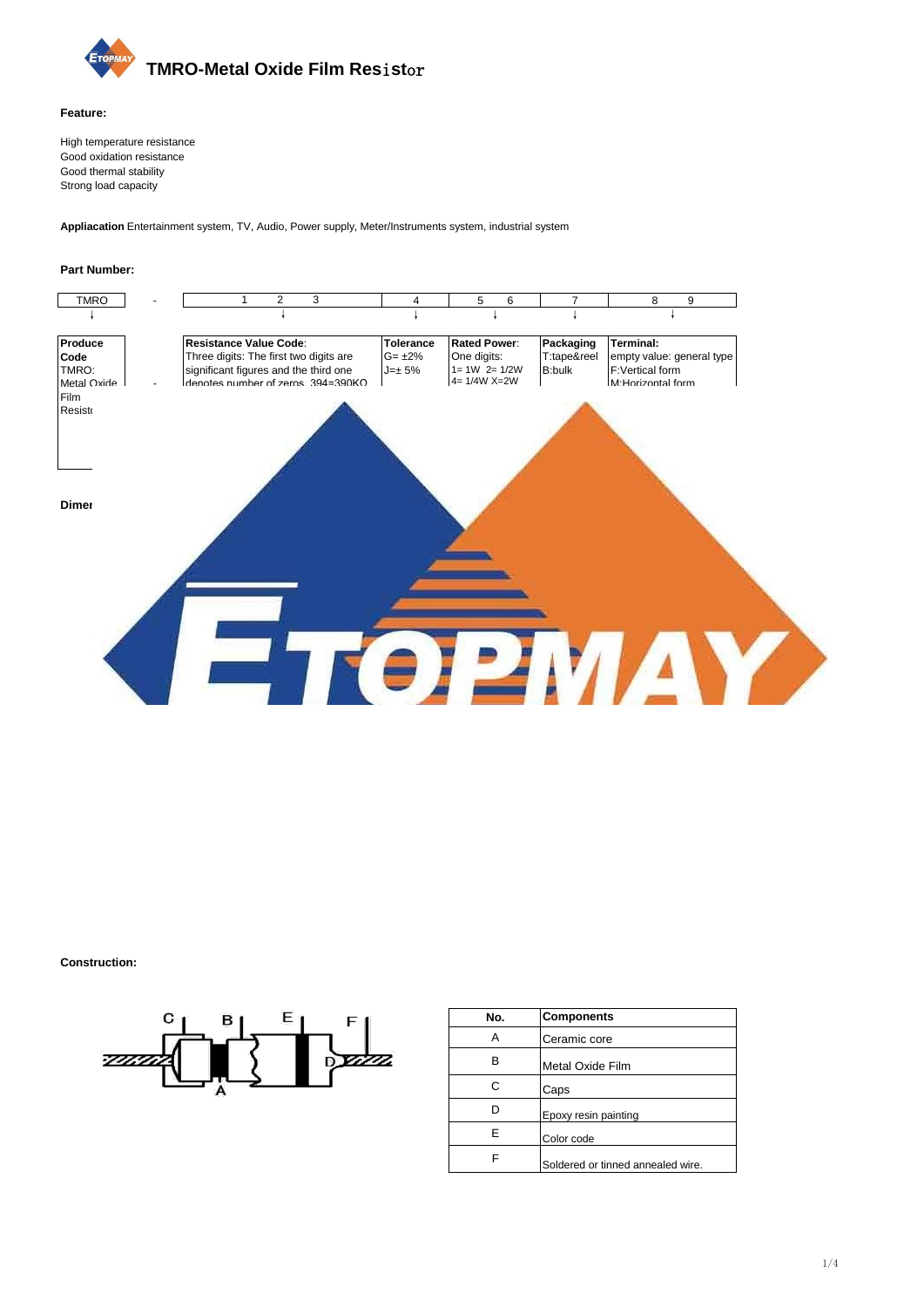

## **Electrical Characteristics:**

| <b>Type</b>          | Rated<br><b>Power</b> | Max<br>Working<br>Voltage | Max<br>Overload<br>voltage | <b>Dielectric</b><br>withstandin<br>g voltage | Resistance<br>Range        | <b>Operation</b><br><b>Temperatur</b><br>е | <b>T.C.R.</b> | <b>PPM/C</b> |
|----------------------|-----------------------|---------------------------|----------------------------|-----------------------------------------------|----------------------------|--------------------------------------------|---------------|--------------|
| 4/1/4W               | 0.25W                 | 200V                      | 400V                       | 250V                                          | $0\Omega \sim 22M\Omega$   |                                            |               |              |
| 2(1/2W)              | 0.5W                  | 250V                      | 400V                       | 250V                                          | $0R1\Omega \sim 22M\Omega$ |                                            |               |              |
| 1(1W)                | 1W                    | 350V                      | 600V                       | 350V                                          | $0R1\Omega$ ~22M $\Omega$  | $-55^{\circ}$ C                            | $R \le 50K$ : | 350          |
| X(2W)                | 2W                    | 350V                      | 600V                       | 350V                                          | $0R1Q \sim 22MQ$           | $-+155$                                    | $R > 50K$ :   | 700          |
| Y(3W)                | 3W                    | 500V                      | 800V                       | 500V                                          | $0R1Q \sim 22MQ$           | °C                                         |               |              |
| Z(5W)                | 5W                    | 500V                      | 800V                       | 500V                                          | $0R1\Omega \sim 22M\Omega$ |                                            |               |              |
| 2S(1/2WS) small size | 0.5W                  | 200V                      | 400V                       | 250V                                          | $0\Omega \sim 22M\Omega$   |                                            |               |              |
| 1S(1WS) small size   | 1W                    | 250V                      | 600V                       | 250V                                          | $0R1Q \sim 22MQ$           |                                            |               |              |
| XS(2WS) small size   | 2W                    | 350V                      | 600V                       | 350V                                          | $0R1Q \sim 22MQ$           |                                            |               |              |
| YS(3WS) small size   | 3W                    | 350V                      | 600V                       | 500V                                          | $0R1\Omega$ ~22M $\Omega$  |                                            |               |              |
| ZS(5WS) small size   | 5W                    | 500V                      | 800V                       | 500V                                          | $0R1\Omega$ ~22M $\Omega$  |                                            |               |              |

### **Packing dimension:**

**T Type**



| Power       | Dimension(mm) |            |             |       |       |       |  |  |
|-------------|---------------|------------|-------------|-------|-------|-------|--|--|
|             | L±1           | $D\pm 0.5$ | $d\pm 0.05$ | P±1   | W1±1  | W2±1  |  |  |
| 1/8W(1/4WS) | 3.50          | 1.70       | 0.40        | 5.00  | 52.00 | 64.00 |  |  |
| 1/4W(1/2WS) | 6.00          | 2.30       | 0.40        | 5.00  | 52.00 | 64.00 |  |  |
| 1/2W(1WS)   | 9.00          | 3.20       | 0.48        | 5.00  | 52.00 | 64.00 |  |  |
| 1W (2WS)    | 11.00         | 4.50       | 0.68        | 5.00  | 63.00 | 75.00 |  |  |
| 2W (3WS)    | 15.00         | 5.00       | 0.68        | 5.00  | 68.00 | 80.00 |  |  |
| 3W (5WS)    | 17.00         | 6.00       | 0.68        | 10.00 | 71.00 | 83.00 |  |  |

**M Type**



| Power       | Dimension(mm) |            |             |       |                 |  |
|-------------|---------------|------------|-------------|-------|-----------------|--|
|             | L±1           | $D\pm 0.5$ | $d\pm 0.05$ | $P+1$ | H <sub>±1</sub> |  |
| 1/8W(1/4WS) | 3.50          | 1.70       | 0.40        | 5.00  | 10.00           |  |
| 1/4W(1/2WS) | 6.00          | 2.30       | 0.40        | 10.00 | 10.00           |  |
| 1/2W(1WS)   | 9.00          | 3.20       | 0.48        | 12.50 | 10.00           |  |
| 1W (2WS)    | 11.00         | 4.50       | 0.68        | 15.00 | 10.00           |  |
| 2W (3WS)    | 15.00         | 5.00       | 0.68        | 20.00 | 10.00           |  |
| 5WS)<br>3W  | 17.00         | 6.00       | 0.68        | 25.00 | 10.00           |  |

**B Type**



| Power       | Dimension(mm) |           |          |                 |  |  |  |  |
|-------------|---------------|-----------|----------|-----------------|--|--|--|--|
|             | $L+1$         | $D + 0.5$ | $d+0.05$ | H <sub>±2</sub> |  |  |  |  |
| 1/8W(1/4WS) | 3.50          | 1.70      | 0.40     | 27.00           |  |  |  |  |
| 1/4W(1/2WS) | 6.00          | 2.30      | 0.40     | 26.00           |  |  |  |  |
| 1/2W(1WS)   | 9.00          | 3.20      | 0.48     | 24.00           |  |  |  |  |
| 1W (2WS)    | 11.00         | 4.50      | 0.68     | 29.00           |  |  |  |  |
| 2W (3WS)    | 15.00         | 5.00      | 0.68     | 30.00           |  |  |  |  |
| 3W (5WS)    | 17.00         | 6.00      | 0.68     | 30.00           |  |  |  |  |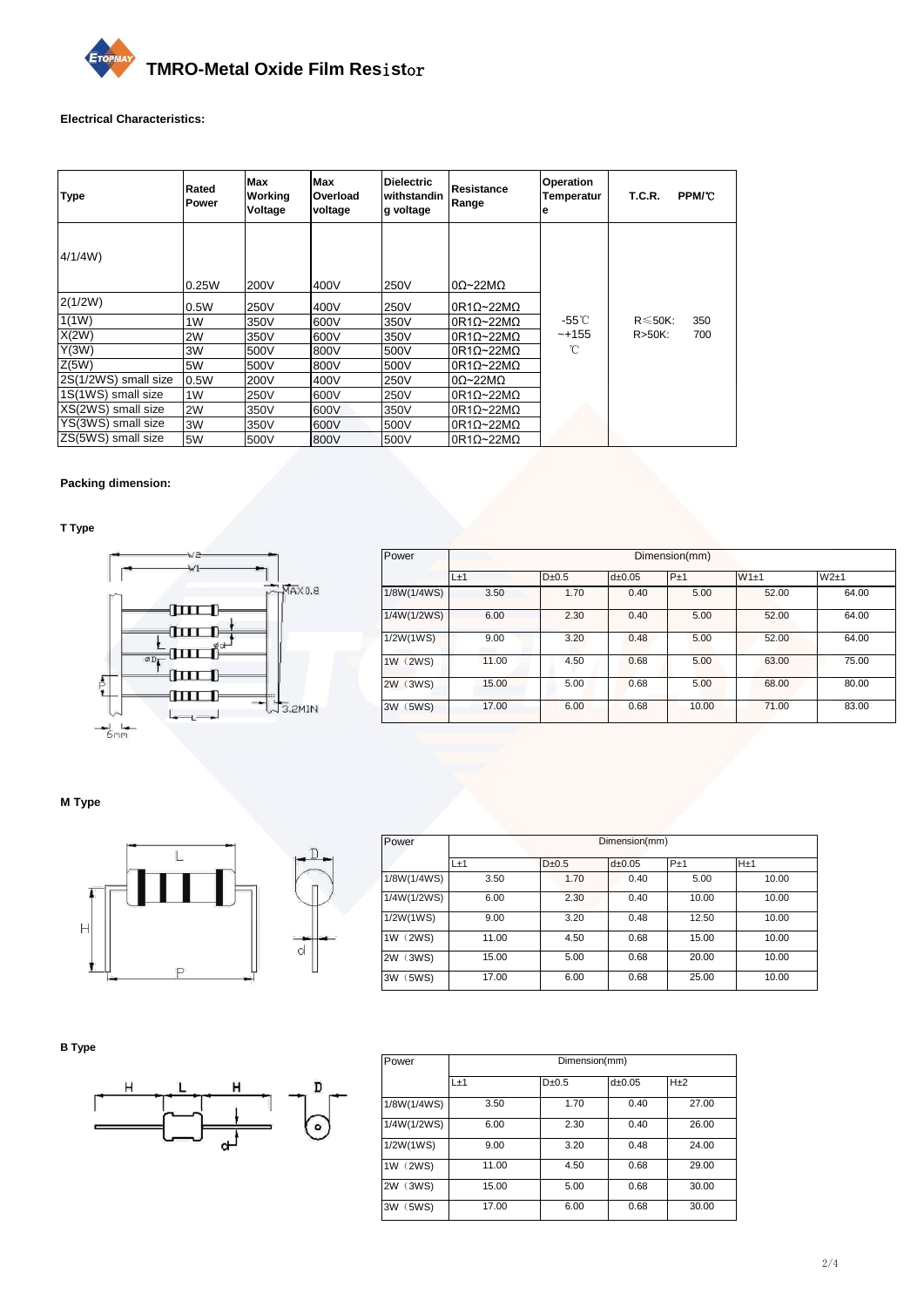# **TMRO-Metal Oxide Film Res**i**st**or

# **F Type**



**MK Type**



| Power       | Dimension(mm) |        |        |       |  |  |  |  |
|-------------|---------------|--------|--------|-------|--|--|--|--|
|             | L±1           | d±0.05 | h1±0.5 | h2±1  |  |  |  |  |
| 1/8W(1/4WS) | 3.50          | 0.40   | 5.00   | 13.00 |  |  |  |  |
| 1/4W(1/2WS) | 6.00          | 0.40   | 5.00   | 16.00 |  |  |  |  |
| 1/2W(1WS)   | 9.00          | 0.48   | 5.00   | 19.00 |  |  |  |  |
| 1W(2WS)     | 11.00         | 0.68   | 5.00   | 21.00 |  |  |  |  |
| 2W(3WS)     | 15.00         | 0.68   | 5.00   | 25.00 |  |  |  |  |

| Power     | Dimensions (mm) |       |       |       |        |  |  |
|-----------|-----------------|-------|-------|-------|--------|--|--|
|           | $D\pm 0.5$      | L±1.0 | P±1.0 | H±1.0 | H1±1.0 |  |  |
| 1/2W(1WS) | 3.2             | 9.0   | 12.5  | 10    | 4.5    |  |  |
| 1W(2WS)   | 4.5             | 11.5  | 15    | 10    | 4.5    |  |  |
| 2W(3WS)   | 5               | 15.5  | 20    | 10    | 4.5    |  |  |
| 3W5WS     | 6               | 17.5  | 25    | 10    | 4.5    |  |  |

**FK Type**



**FKK Type**



**F type taping package**



| Power     | Dimension(mm) |             |            |        |  |  |
|-----------|---------------|-------------|------------|--------|--|--|
|           | $L+1$         | $d\pm 0.05$ | $h1\pm0.5$ | $h2+1$ |  |  |
| 1/2W(1WS) | 9.00          | 0.48        | 4.50       | 16.00  |  |  |
| 1W(2WS)   | 11.00         | 0.68        | 3.50       | 18.00  |  |  |
| 2W(3WS)   | 15.00         | 0.68        | 3.50       | 23.00  |  |  |
| 3W(5WS)   | 17.00         | 0.68        | 3.50       | 25.00  |  |  |

| Power   | Dimensions (mm) |        |            |       |      |  |  |
|---------|-----------------|--------|------------|-------|------|--|--|
|         | L±1             | d±0.05 | $h1\pm0.5$ | h2±1  | h3±1 |  |  |
| 1W(2WS) | 11.00           | 0.68   | 3.50       | 22.00 | 4.00 |  |  |
| 2W(3WS) | 15.00           | 0.68   | 3.50       | 26.00 | 4.00 |  |  |
| 3W(5WS) | 17.00           | 0.68   | 3.50       | 28.00 | 4.00 |  |  |

| Power       | Dimensions (mm) |            |       |      |       |  |  |  |
|-------------|-----------------|------------|-------|------|-------|--|--|--|
|             | $L\pm 1$        | $H1\pm0.5$ | h2±1  | P±1  | P1±1  |  |  |  |
| 1/8W(1/4WS) | 3.50            | 6.00       | 9.00  | 5.00 | 12.70 |  |  |  |
| 1/4W(1/2WS) | 6.00            | 6.00       | 12.00 | 5.00 | 12.70 |  |  |  |
| 1/2W(1WS)   | 9.00            | 6.00       | 15.00 | 5.00 | 12.70 |  |  |  |
| 1W(2WS)     | 11.00           | 6.00       | 17.00 | 5.00 | 12.70 |  |  |  |
| 2W(3WS)     | 15.00           | 6.00       | 21.00 | 5.00 | 12.70 |  |  |  |